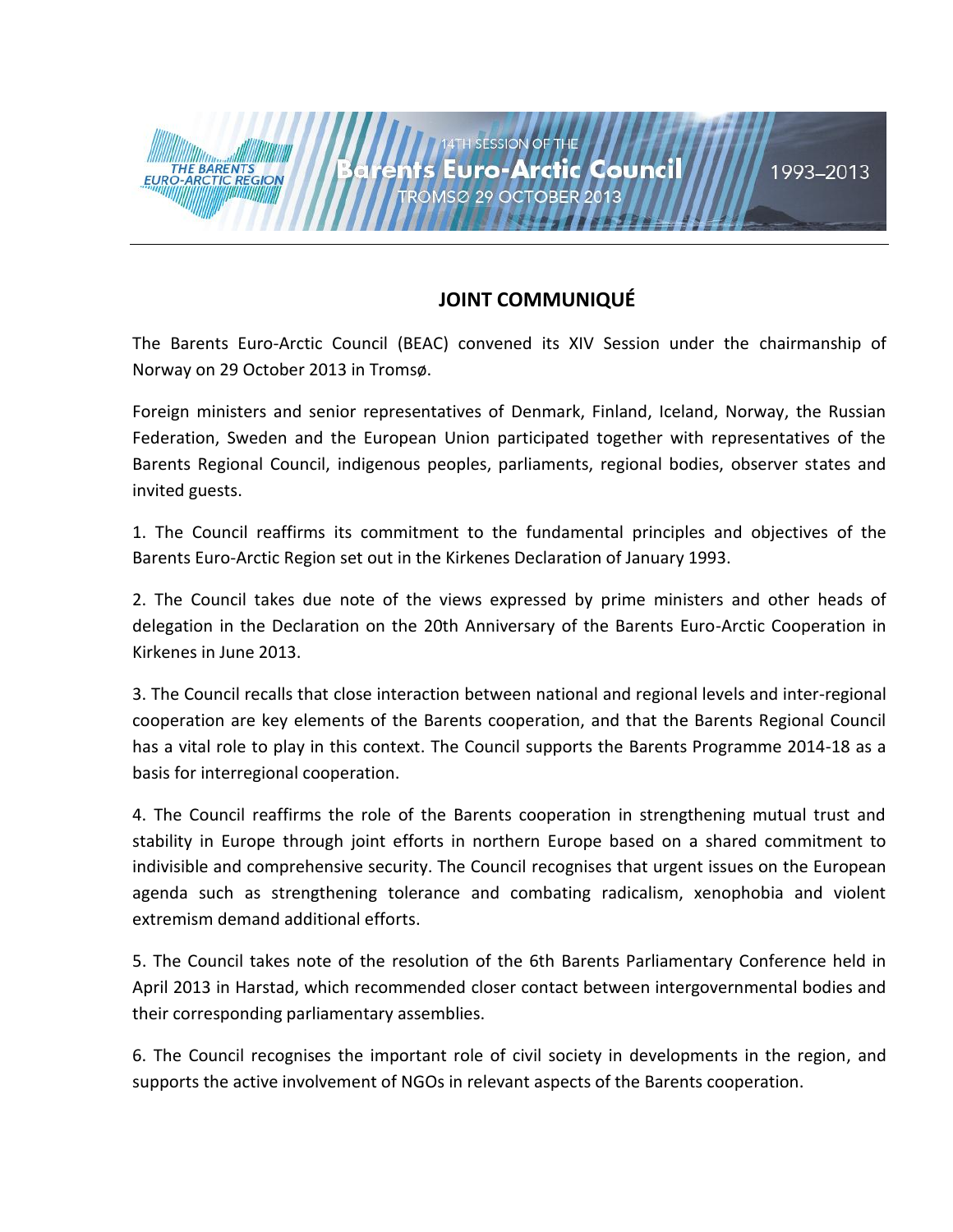7. The Council welcomes efforts to further strengthen coordination and synergy in the crossregional cooperation with other regional councils, such as the Arctic Council, the Council of the Baltic Sea States and the Nordic Council of Ministers as well as with the Northern Dimension, in particular at working group level.

8. The Council endorses the work completed under the Norwegian chairmanship on the Action Plan on Climate Change for the Barents Cooperation and awaits its formal adoption by the Ministers of Environment at their meeting on 4-5 December 2013 in Inari. The Council encourages the regions and the working groups to follow up and implement the priorities and projects in this plan without delay. Working groups should provide the Committee of Senior Officials with progress reports on a regular basis.

9. Efforts to integrate the environmental dimension into relevant parts of the Barents cooperation are vital. The Council welcomes the positive developments in relation to the Barents environmental "hotspots", and calls for continued action to deal with these. It appreciates the new resources, for example from the Nordic Environment Finance Corporation (NEFCO), that have been made available for this purpose.

10. The Council underlines the importance of the work to reduce hazardous waste, long-range pollutants, short-lived climate pollutants such as black carbon, and persistent organic pollutants like mercury. The large areas of clean environment and untouched wilderness in the region must be kept intact. The Council takes note of the need to strengthen cooperation on specially protected areas in the Barents region.

11. The Council underlines the importance of cooperation in the fields of emergency prevention, preparedness and response. Response to natural and man-made disasters, including oil spills and radioactive pollution, should be improved. The Council emphasises the importance of the biennial Barents Rescue Exercise and takes note of the successful exercise that was held in September 2013 in Troms.

12. The Council calls for strengthened cooperation on renewable energy and energy efficiency, for example through partnerships between local authorities and the business sector.

13. The Council emphasises that economic development requires sustainable use of natural resources, well-functioning transport infrastructure, technological innovation and action to address climate change. Prospects for enhanced economic cooperation in the Barents region, making full use of the knowledge and experience and skills to be found there, are encouraging. The Council also takes note of the positive developments regarding tourism in the Barents region. Gender equality is key to economic growth and prosperity.

14. The Council notes that the development of extractive industries has environmental and social impact. The Council commends the Seminar on Extractive Industries and Indigenous Peoples held in September 2012 in Tromsø and the Conference on Best Environmental Practices in the Mining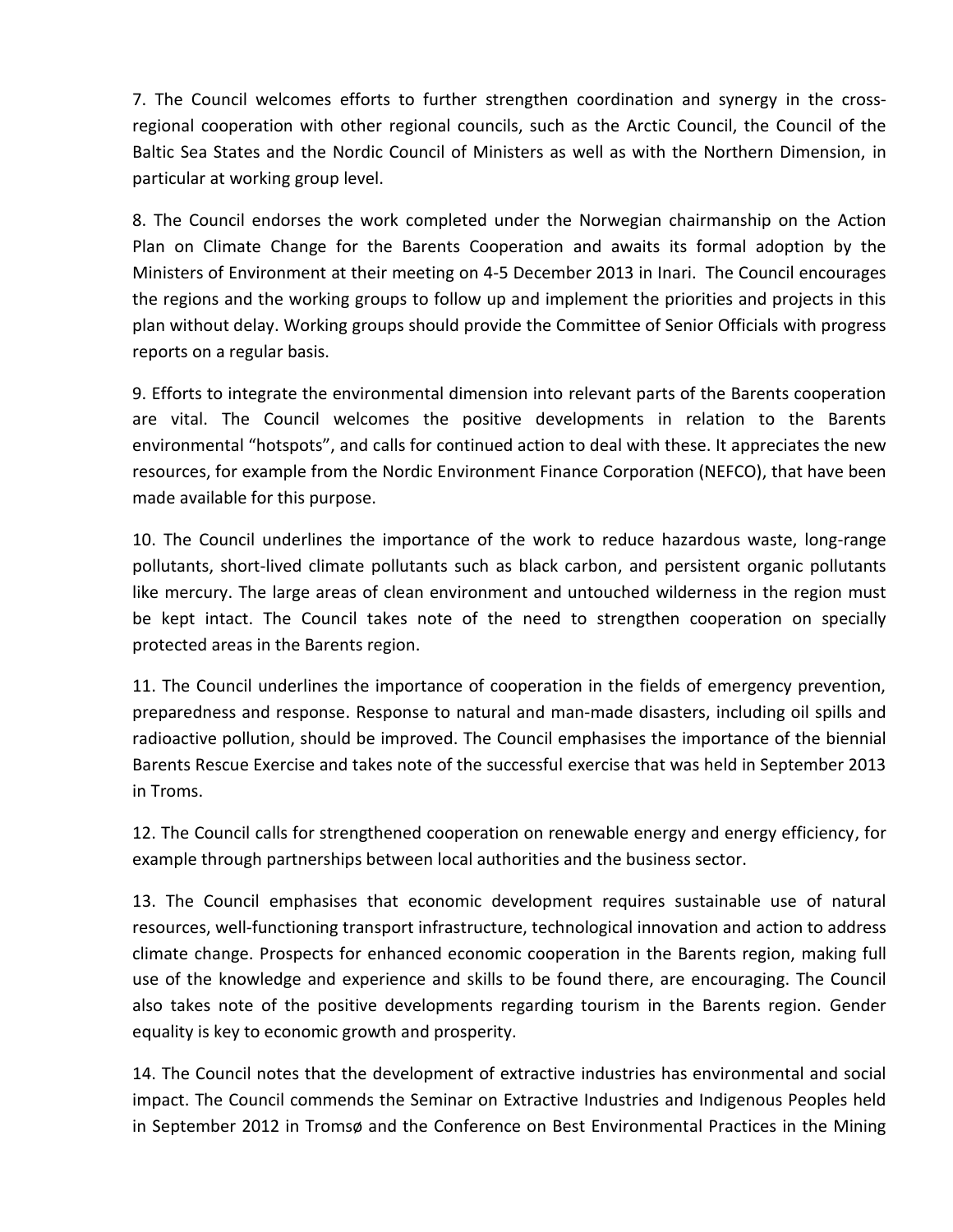Sector in the Barents Region held in April 2013 in Rovaniemi for promoting environmental awareness, best practices and social responsibility.

15. The Council is pleased that the Kolarctic Cross-Border Cooperation Programme has become an important source of financing for Barents cooperation. The Council also welcomes the provision of the Barents Summit Declaration of 3-4 of June 2013 on investigating the possibility of establishing a financial mechanism in the Barents region to support project activities and to facilitate making full use of the regions investment potential. The Council decides to set up an ad-hoc expert group to conduct an extensive study on this issue.

16. The Council takes note of the Barents Industrial Partnership Meeting held in May 2013 in Tromsø, as well as the conclusions and recommendations in recent reports on economic and business cooperation in the Barents region, and encourages all relevant stakeholders to follow up on this priority issue.

17. The Council endorses the Joint Statement of Transport Ministers´ Meeting held in September 2013 in Narvik, and welcomes the on-going work towards a Joint Barents Transport Plan. In this work the full potential of the Northern Dimension Partnership on Transport and Logistics should be realised.

18. The Council takes note of the prospects of the Northern Sea Route for international shipping, encourages the continued development of infrastructure and emergency services along the route and emphasises that the development of offshore activities, based on the highest environmental and safety standards, would create additional business opportunities. The Council calls on all member states to give high priority to finalising a mandatory Polar Code within the framework of the International Maritime Organization.

19. The Council calls for the removal of all unnecessary border barriers and early completion of the joint efforts by the Russian Federation and the European Union towards the establishment of a visa-free regime for short term travel including through the complete implementation of the EU-Russia Common Steps. The Council supports the efforts of the European Union and the Russian Federation regarding increased mobility.

20. The Council welcomes increased cooperation in the field of education, research and innovation between relevant institutions in and beyond the Barents region. Language training, joint education programmes, exchange schemes and joint university degrees through the Bologna process are particularly important. Public and private actors must seek to establish new knowledge relating to emerging business opportunities in the Barents region. The promotion of entrepreneurship among young people and indigenous peoples is important. The Council welcomes the establishment of a Barents Summer School.